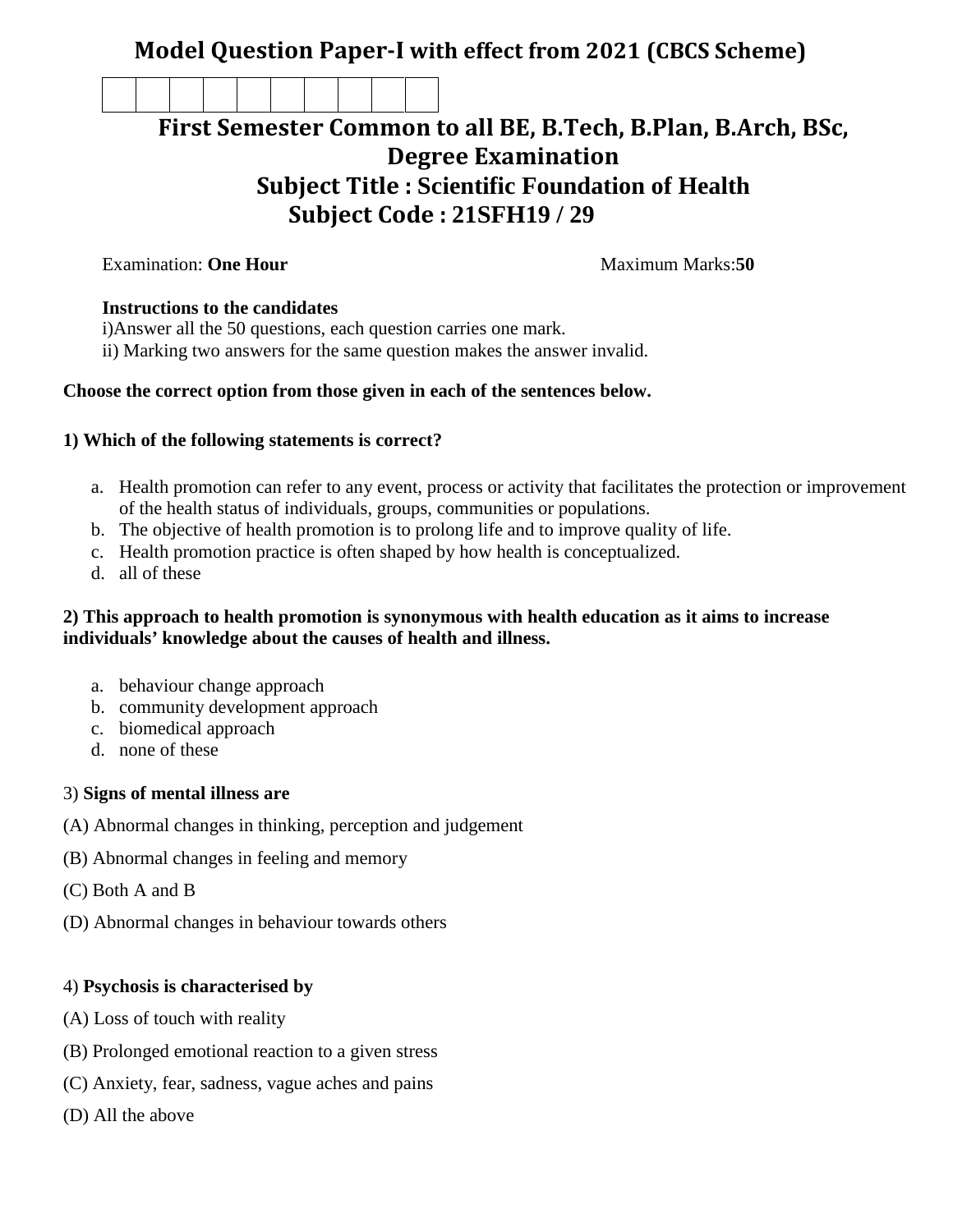#### 5) **The percentage of population suffering from serious mental illness is**

- a) 1%
- b) 5%
- C) 8%
- d) 10%

#### 6) **A thrust area in community health is**

- (A) Prevention and control of communicable diseases
- (B) Prevention of blindness
- (C) Maternal and child health
- (D) School health services

## 7) **People suffering from mental diseases in India number**

- a)  $1 1.5$  million
- b)  $6 7$  million
- c)  $10 15$  million
- d) 60 70 million
- 8) What states can do to avoid addiction
- a) Adding higher tax on sweetened beverages
- b)Benefits for organic fruits
- c)Availability of healthy food
- d)All of the above
- 9) Social health hazards includes
- a)Stigma
- b) Anti social behavior
- c)Higher crime records
- d)All of the above
- 10) What other factors increase the risk of addiction?
- a)Mental illness
- b)Early use
- c) Both (a) and (b)
- d)None of the above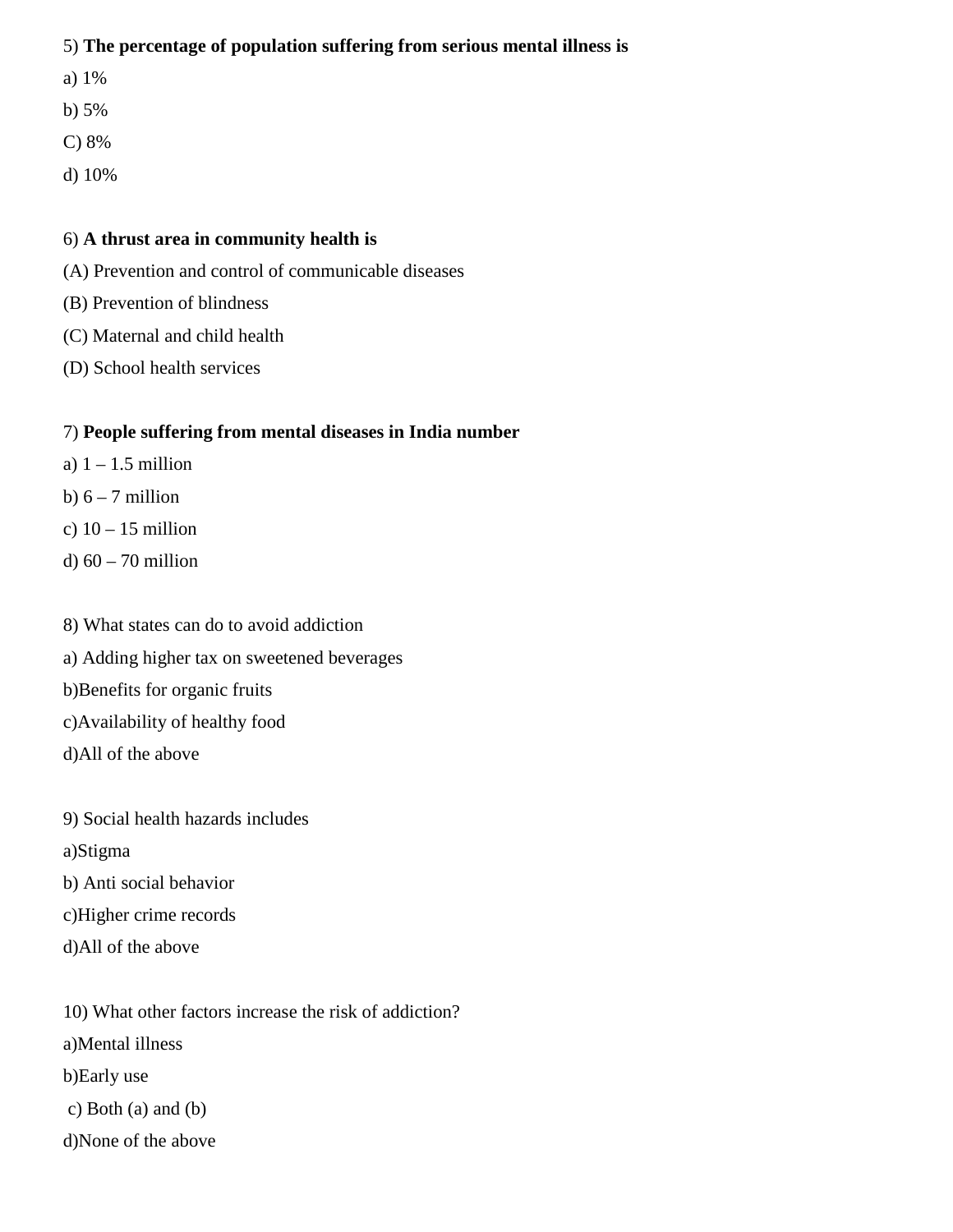11) Why do some people become addicted to drugs, while others do not?

- a)Aggressive behavior in childhood
- b)Parental monitoring
- c)Neighborhood
- d)All of the above
- 12) What is protective factors for addictions
- a)Positive relationship
- b)Drug experimentation
- c)Community poverty
- d)All of the above
- 13) Types of addictive behaviour
- a) Alcoholism
- b) Drugs-Opium
- c) Video gaming
- d) All of the above
- 14) Mental health hazards includes
- a)Anxiety
- b)Depression
- c)Organic mental disorders due to substance use
- d)All of the above
- 15) How is substance use disorder treated?
- a)Multiple types of treatment
- b)Recognition of problem
- c)Alcohol drinking
- d)Both a and b

16) Hyper obesity value in terms of BMI

 $a) > 25$ 

 $b) < 25$ 

 $c) > 40$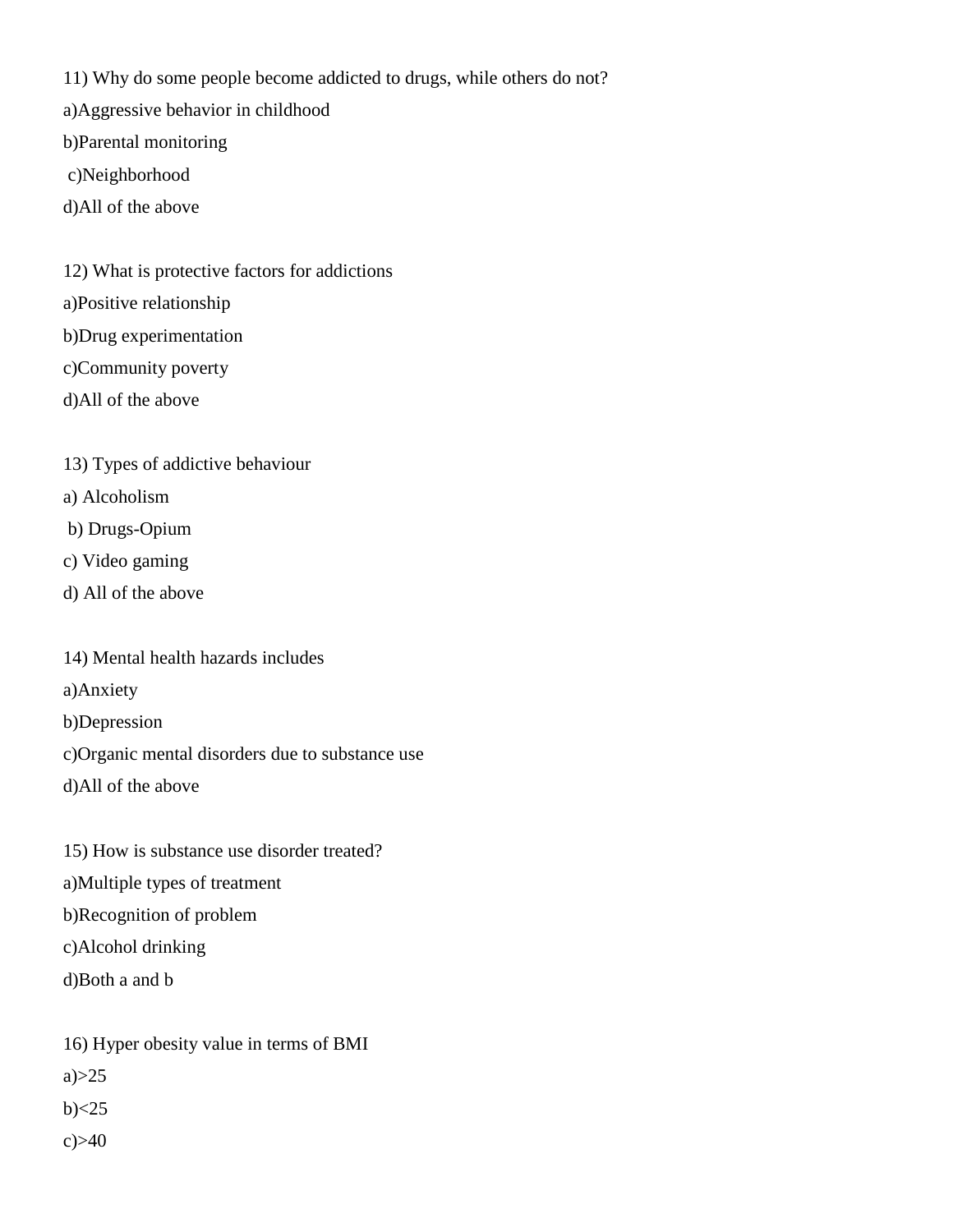$d$  $<$ 40

17) In the future, which of the following will play a vital role in helping the gaming industry demystify the nuances of gambling problems?

- a) sustainability
- b) a code of conduct
- c) internet gaming
- d) experienced recreational gamblers

18) Researchers, mental health professionals, problem gambling organizations, and the casino industry have a responsibility to the problem gamblers themselves to

a) avoid bickering unnecessarily.

b) unite with a common goal of reducing the costs associated with gambling.

c) reach a consensus.

d) avoid unnecessary bickering and unite with the common goal of reducing the costs associated with gambling only.

19) What is the definition of overweight?

- a) BMI  $>$  25 kg/m2
- b) BMI =  $25 \text{ kg/m2}$
- c) BMI 25-29.9 kg/m2
- d) BMI 25-30 kg/m2

20) Which of the following diseases does obesity increase the risk of developing?

- a) Type 2 diabetes
- b) Cancer
- c) Cardiovascular disease
- d)None of the above

21) Which of these factors is not required for communication growth?

- a) Growth in size of organizations
- b) Negative atmosphere
- c) Globalisation
- d) Public relations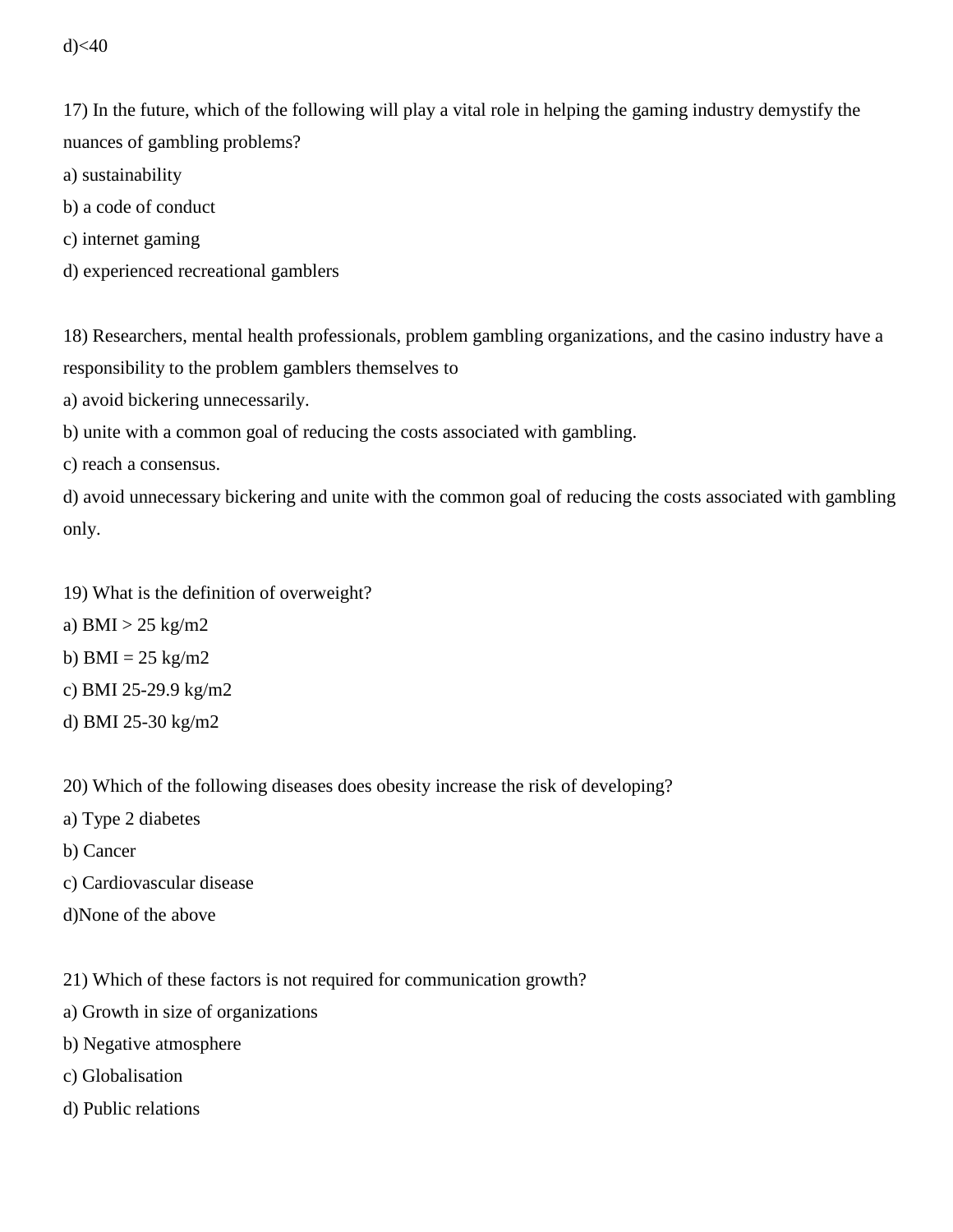22) Communication is a part of ---------- skills

a)Soft

b)Hard

c)Rough

d)Short

23) Communication barriers involves a)Jumping into the conclusion b)Arguing and debating c)Fear of offending

d)All of the above

24) Ways to improve the communication skills are a)Active listening skills, b)Passive listening skills c)Both a & b d)None of the above

25) Goals of communication are

- a)To inform, to persuade
- b)To inform, Fear of offending
- c)To persuade, Fear of offending
- d)None of the above

26) Objectives of communication skills are

- a)Active listening skills
- b) Aware of own communication barrier
- c) Both a and b
- d)None of the above

27) What are the steps to increase the vocal clarity a)Keep your language simple b)Slow down during conversation

c) Feedback d) Both a and b

28) How one can improve the communicate skills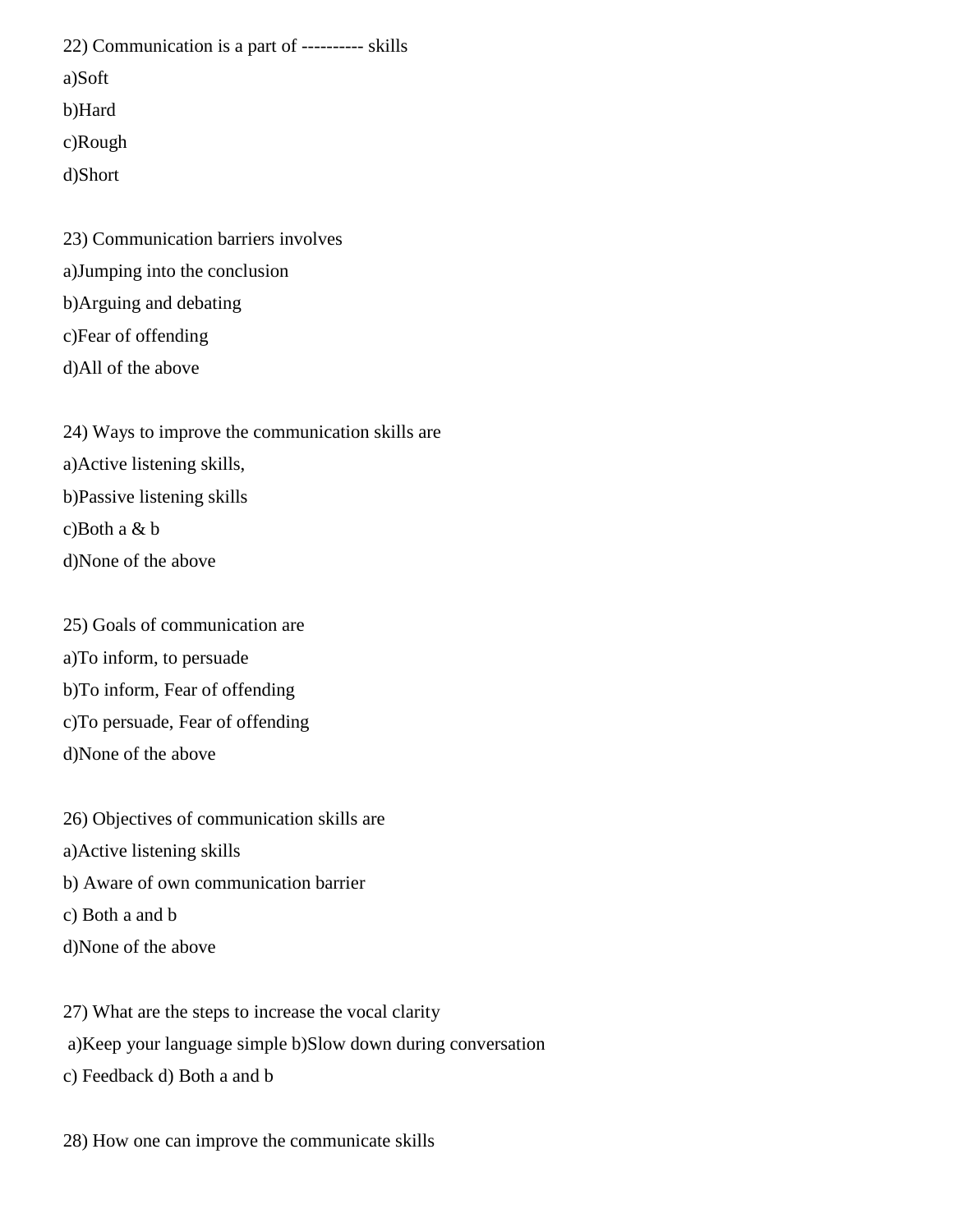a)Listen with willingness b)Respond appropriately c) Provide feedback d) All of the above

29) Body language plays an important role in a)Communication b)Judgment c)Both a and b d)None of the above

30) Consumption of this causes increase in the fat synthesis, dilation of blood vessels, low blood sugar and stomach-inflammation

(a) drug addiction and tobacco (b) alcohol

(c) tobacco (d) drug addiction

31) This causes tunnel vision

(a) Smoking (b) Alcohol

(c) Barbiturates (d) Vitamin A deficiency

32) After drinking alcohol, consumption of this leads to death

(a) Morphine (b) Opium

(c) Barbiturate (d) All of these

33)Constituent of alcoholic beverage is

(a) Propyl alcohol (b) Methyl alcohol

(c) Ethyl alcohol (d) Mix of all of these

34) This is a consequence of alcohol addiction

(a) psychosis, hypertension and fatty liver syndrome

(b) cardiovascular diseases, hypertension and fatty liver syndrome

(c) ulcers, all types of mental illness, vitamin deficiency, cardiovascular diseases

(d) all of these

35)This causes the maximum accumulation of fat in the liver

(a) meat and egg (b) alcohol

(c) saturated fat (d) starch

.36) What is defined to be a regular and excessive use of a substance in spite of dangers?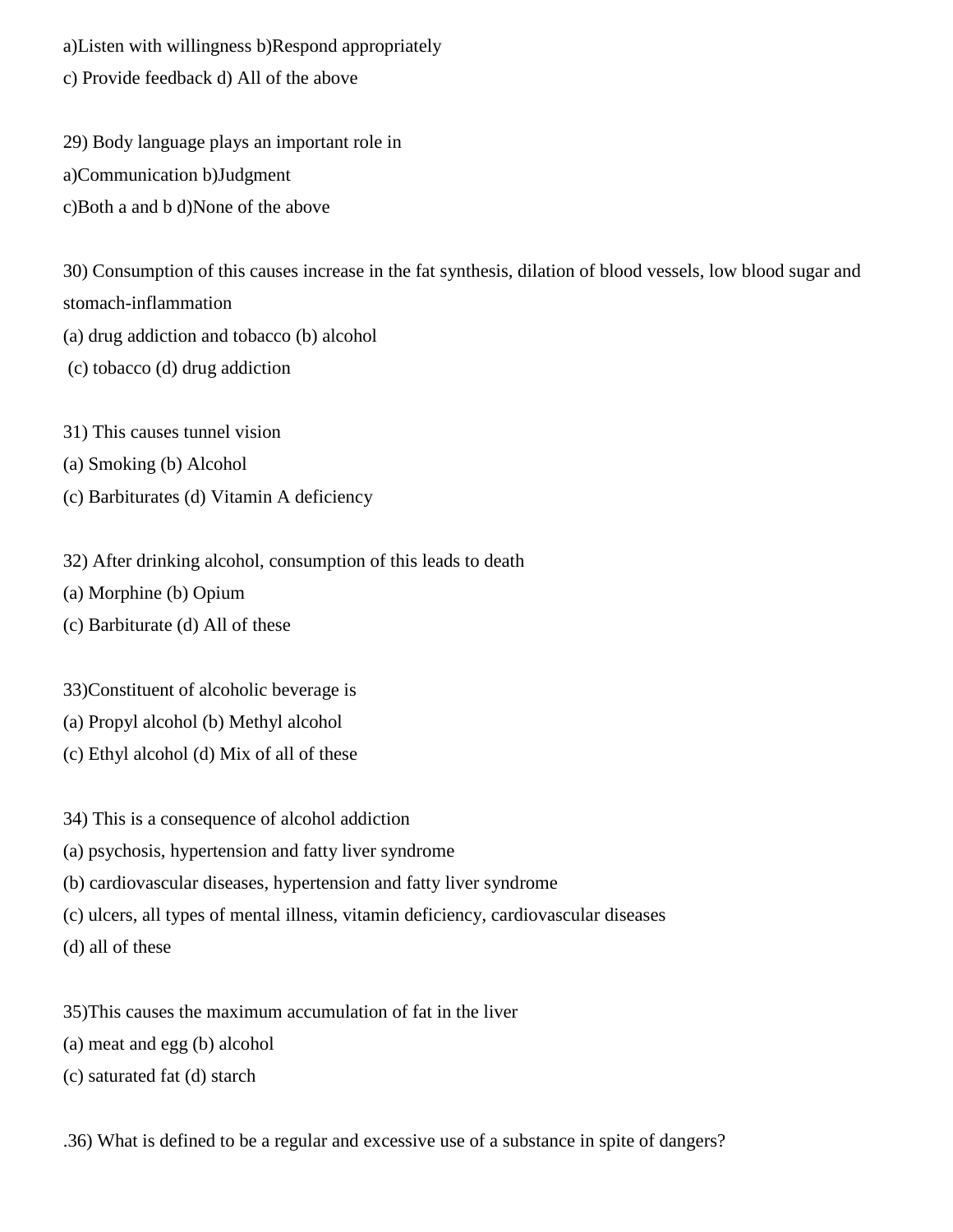a)Use b)Abuse c)Substance d)Dependence

37) What is defined to be a condition in which a person develops intense cravings for the substance and the inability to control their behaviors in regards to obtaining and using it?

a)Use

b)Abuse

c)Substance

- d)Dependence
- 38) What is the goal of social engineering?
- a)Sabotage a person's social media
- b)To gain vital personal information
- c)To catfish someone
- d)To build trust
- 39) Using abbreviations in communication leads to which type of communication barrier
- a) Language/ Linguistic
- b) Physical
- c) Cultural
- d) Organizational
- 40) which can be used to overcome the communication barrier
- a) Using a translator
- b) By writing a letter
- c) Not communicating at all
- d) Using your own language

#### **41) Community health aims at**

- a) Better health and family planning
- b) Better hygiene and clean environment
- c) Removing communicable diseases
- d) All the above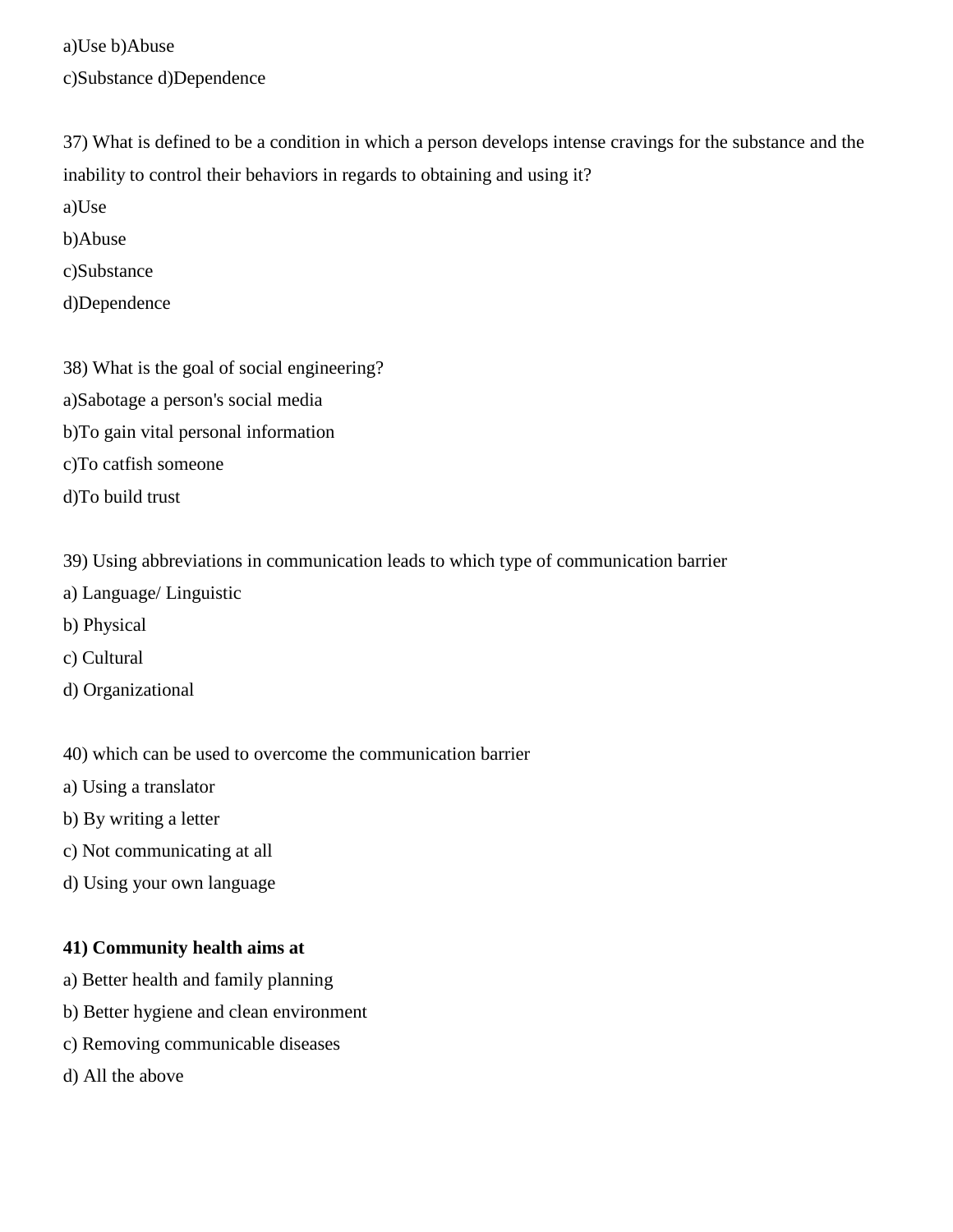- 42) Obesity occurs due to:
- a) more consumption of calorie
- b) more consumption of protein
- c) more consumption of vitamins
- d) None
- 43) Which are intimately related?
- a) Disease and health

#### b) Body and health

- c) Body and mind
- d) Body and spiritual values
- 44) Mental health is a state of development of one's
- a) Personality
- b) Emotional attitude
- c) Both A and B
- d) Intellect
- 45) Planning refers to
- a) Communities in which they live in
- b) Health services
- c) Financial stability
- d) None of the above
- 46) WHO principles includes
- a) Development of child
- b) Health is one of the fundamental right
- c) Promotion and protection of health
- d) All of the above
- 47) Types of health
- a) Mental health only b) Physical health only
- c) Mental and physical health d) None of the above
- 48). Financial health refers to